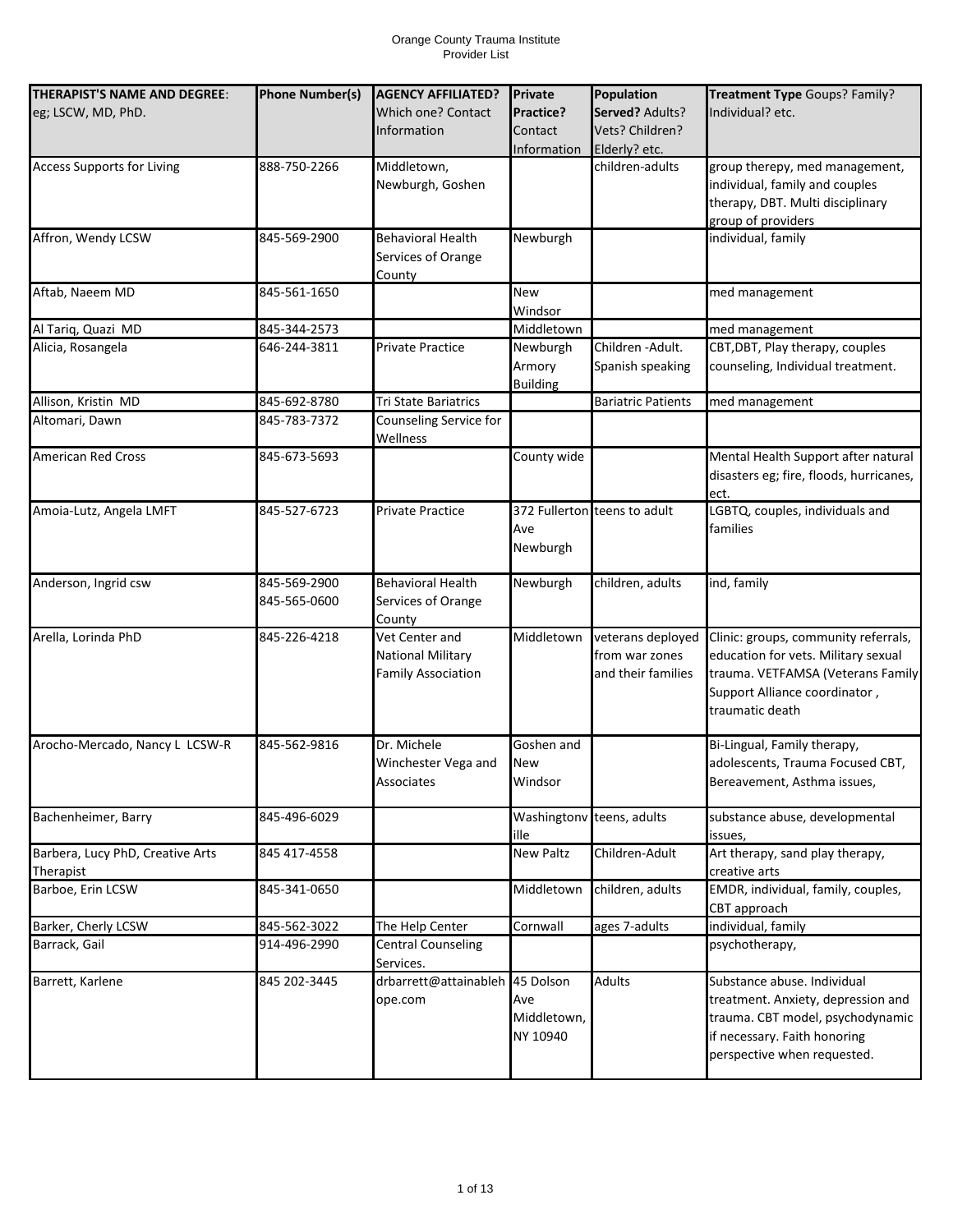| THERAPIST'S NAME AND DEGREE: | <b>Phone Number(s)</b> | <b>AGENCY AFFILIATED?</b>              | <b>Private</b>         | Population                    | Treatment Type Goups? Family?                        |
|------------------------------|------------------------|----------------------------------------|------------------------|-------------------------------|------------------------------------------------------|
| eg; LSCW, MD, PhD.           |                        | <b>Which one? Contact</b>              | Practice?              | Served? Adults?               | Individual? etc.                                     |
|                              |                        | Information                            | Contact<br>Information | Vets? Children?               |                                                      |
| Beach, Grace LCSW-R          | 845 225-2700 x190      | Putnam Family and                      | 1808 Rt. 6             | Elderly? etc.<br>Children and | TF-CBT,                                              |
|                              |                        | <b>Community Services,</b>             | Carmel, NY             | Adolescents, family           |                                                      |
|                              |                        | Inc                                    | 10512                  | work, Sexual and              |                                                      |
|                              |                        |                                        |                        | Physical Abuse,               |                                                      |
|                              |                        |                                        |                        | <b>Domestic Violence</b>      |                                                      |
|                              |                        |                                        |                        |                               |                                                      |
| Belfiore, Richard LCSW       | 914-805-7656           |                                        |                        | kids, adults                  | individual, couples family                           |
| Bevins Pence, Renay          | 845-561-4219           | Therapy II                             |                        | new windsor children, adults  | family, marriage, idividual, military,               |
|                              |                        |                                        |                        |                               |                                                      |
| <b>Bikur Cholim Clinic</b>   |                        | Monsey, NY                             | 25 Robert              |                               | Orthodox Jewish                                      |
|                              |                        |                                        | Pitt Dr. Suite         |                               |                                                      |
|                              |                        |                                        | 101                    |                               |                                                      |
| Birinci, Stephanie LHMC      | 845-564-2540           | Rubin Psychological<br><b>Services</b> | Newburgh               | children, adults              | individual, family                                   |
| Bouler, Sheila               | 845-469-3621           | Psychiatric Services of                |                        |                               |                                                      |
|                              |                        | Orange and Sullivan                    |                        |                               |                                                      |
|                              |                        |                                        |                        |                               |                                                      |
| Bove, David LCSW             | 845-294-6114           | Center for Personal                    |                        | age 16 to adults              | substance abuse, ind, family couples                 |
|                              |                        | Development and                        |                        |                               |                                                      |
|                              |                        | Recovery                               |                        |                               |                                                      |
| Bove, Liza LCSW              | 845-551-8772           | Private Practice                       | Goshen                 |                               | Trauma, adolescent to adult, family                  |
|                              |                        |                                        |                        |                               | therapy, teaches at SUNY                             |
| Brondis, Richard LCSW        | 845-744-5147           | <b>Merit Counseling</b>                | Pine Bush              | <b>Adults</b>                 | substance abuse, individual, family                  |
|                              |                        |                                        |                        |                               | and couples treatment. Eclectic                      |
|                              |                        |                                        |                        |                               | approache. Generalized Population                    |
| Brouchton, Mary Ellen LCSW   | 845-569-2900           | <b>Behavioral Health</b>               | Newburgh               |                               | individual, family                                   |
|                              |                        | Services of Orange                     |                        |                               |                                                      |
|                              |                        | County                                 |                        |                               |                                                      |
| Brown, Ginny LCSW            | 845-341-1134           | <b>Associated Counseling</b>           | Middletown             | adolescents and               | individual, family, couples,                         |
|                              |                        | Services                               |                        | adults                        | education, mediation, traumatic                      |
|                              |                        |                                        |                        |                               | death                                                |
| Budnik, Pamela LCSW          | 845-569-2900           | <b>Behavioral Health</b>               | Newburgh               |                               | individual, family                                   |
|                              |                        | Services of Orange                     |                        |                               |                                                      |
| Burke, Darlene               | 845-291-8653           | County                                 | <b>GOSHEN</b>          | teens, adults                 | Indidudual, family, EMDR, CBT                        |
|                              |                        |                                        |                        |                               | orientation but eclectic                             |
| Burley, Lynne, LHMC          | 845-564-2540           | Rubin Psychological                    | Newburgh               | child-adult                   | individual, family                                   |
|                              |                        | Services                               |                        |                               |                                                      |
| Butler, Joy                  | 845-565-4040           |                                        | NO                     | <b>WORKING</b>                | <b>NUMBER</b>                                        |
| Cabisudo, Mitchell MD        | 518-691-0732           | <b>Vitality Physicians</b>             |                        | new windsor Children, adults  | Med Management                                       |
|                              | 914-502-3998           | <b>Group Practice</b>                  |                        |                               |                                                      |
| Caldwell, Anne               | 845-342-0114           | <b>Windsor Counseling</b>              | $682 E$ Main           | Children, Adults              | LGBT, school issues, therapeutic                     |
|                              |                        | West                                   | St.                    |                               | visitation, anxiety, depression                      |
|                              |                        |                                        | Middletown             |                               | Bereavement, geriatrics. CBT,                        |
|                              |                        |                                        |                        |                               | mindfulness, crisis mgmt, skill<br>building, divorce |
|                              |                        |                                        |                        |                               |                                                      |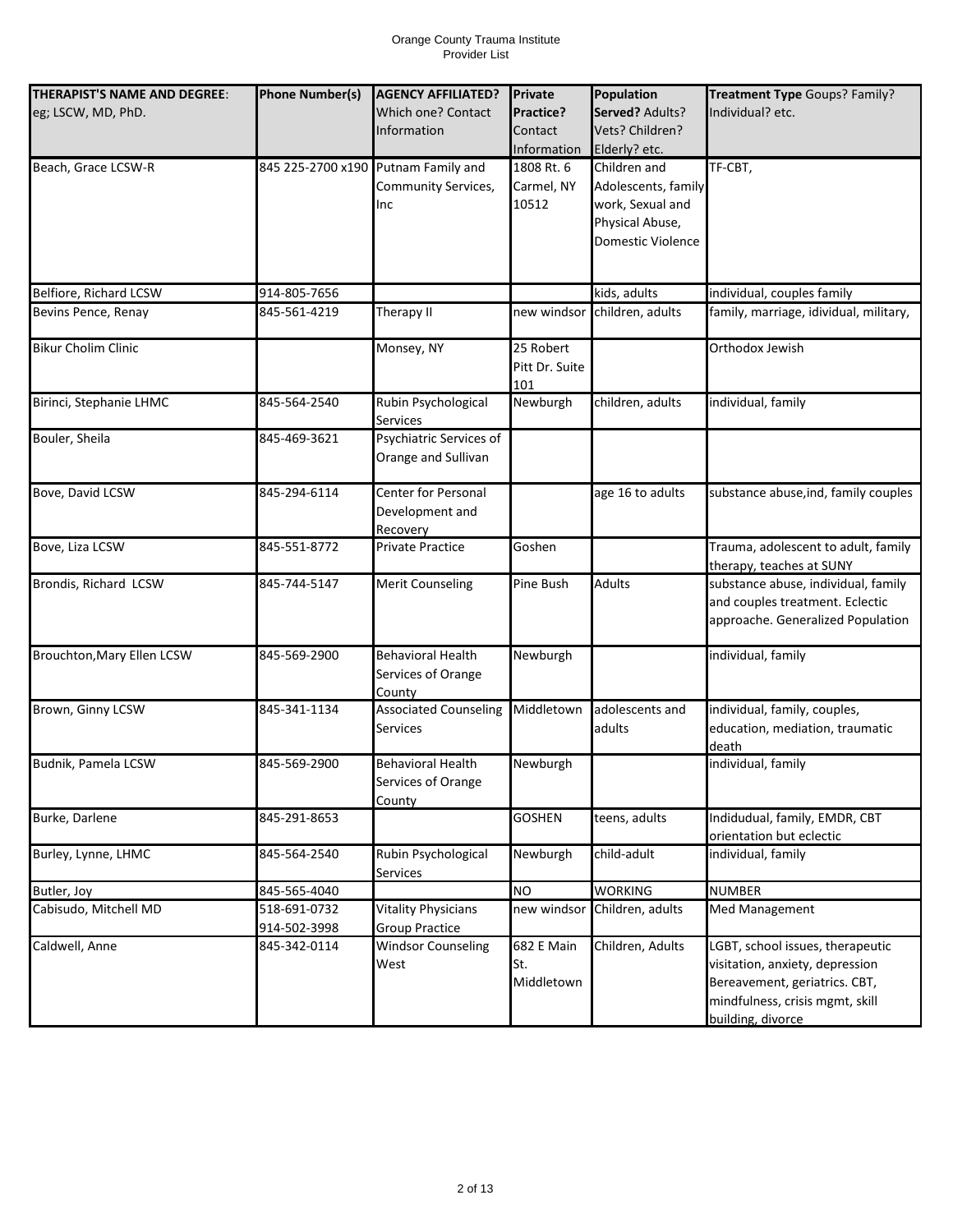| THERAPIST'S NAME AND DEGREE:<br>eg; LSCW, MD, PhD.                                 | <b>Phone Number(s)</b>       | <b>AGENCY AFFILIATED?</b><br><b>Which one? Contact</b>   | Private<br>Practice?                                                     | Population<br>Served? Adults?                                               | Treatment Type Goups? Family?<br>Individual? etc.                                                                                                                                                                                         |
|------------------------------------------------------------------------------------|------------------------------|----------------------------------------------------------|--------------------------------------------------------------------------|-----------------------------------------------------------------------------|-------------------------------------------------------------------------------------------------------------------------------------------------------------------------------------------------------------------------------------------|
|                                                                                    |                              | Information                                              | Contact<br>Information                                                   | Vets? Children?<br>Elderly? etc.                                            |                                                                                                                                                                                                                                           |
| Candela, Jennifer LCSW                                                             | 888-750-2266                 | ACCESS supports for<br>living                            | Monticello<br>Healthcare<br>Community<br>Health<br>Center                | Patients of the<br>Hudson River Hudson River<br><b>Health care</b><br>Commu | DBT, groups, ind                                                                                                                                                                                                                          |
| Cardona, Lisa                                                                      | 845-458-4557                 | <b>Hudson Valley Center</b><br>for Development           | Cornwall,<br>Central<br>Valley                                           | all ages                                                                    | Children, adolescents, groups, skill<br>building, CBT, solution focused                                                                                                                                                                   |
| Carey, Jane LCSW-R                                                                 | 845-562-9816                 | Dr. Michele<br>Winchester Vega and<br>Associates         | Goshen and<br>New<br>Windsor                                             | Bi-Lingual, Early<br>intervention pre-                                      | Couples Counseling, Anxiety,<br>Depression, Personality Disorders,<br>schoolers, children, Solution Focused therapy, Play<br>adolescents, adults therapy, CBT, Marital Therapy, Self<br>Injusy, Eating Disorders, Trauma.<br>Codependency |
| Carson, Katie LCSW                                                                 | 845-569-2900                 | <b>Behavioral Health</b><br>Services of Orange<br>County | Newburgh                                                                 |                                                                             |                                                                                                                                                                                                                                           |
| Caruso, Jessica                                                                    | 845-624-2994                 | Minisink Family<br>Counseling                            | Goshen                                                                   | children,<br>adolescents and<br>adults                                      | DBT, CBT, group therapy, solution<br>focused, sex abuse                                                                                                                                                                                   |
| Caruso, Victoria LCSW-R                                                            | 845-342-0114                 | <b>Windsor Counseling</b><br>West                        | 682 E Main<br>St.<br>Middletown                                          | Children, Teens,<br>Adults, Aging<br><b>Adults</b>                          | LGBT, school issues, therapeutic<br>visitation, anxiety, depression<br>Bereavement, geriatrics. CBT,<br>mindfulness, crisis mgmt, skill<br>building, divorce                                                                              |
| Cary, Kathleen PhD, LCSW-R                                                         | 845-562-9816                 | Dr. Michele<br>Winchester Vega and<br>Associates         | Goshen and<br>New<br>Windsor                                             | Adults, Families                                                            | DBT, Women's issues, domestic<br>viiolence, trauma, personality<br>disorders, deaf patients, group and<br>family treatment                                                                                                                |
| <b>Catholic Charities</b>                                                          |                              |                                                          | Newburgh,<br>Walden,<br>Monroe,<br>goshen                                | Primarily<br>Middletown, Substance Abuse                                    | Clinic: Substance Abuse focused,<br>different clinical disciplines. Group,<br>Individual and Family treatment,<br>Med Management                                                                                                          |
| <b>Catholic Charities</b>                                                          | 291-294-5124<br>845 562-8255 |                                                          | Goshen,<br>Walden,<br>Monroe,<br>Port Jervis,<br>Middletown,<br>Newburgh | Substance Abuse                                                             | Substance abuse in the context of<br>individual, family and group therapy<br>(trauma groups also) multi<br>disciplinary group of providers,                                                                                               |
| Celantano, Donna                                                                   | 845-561-9816                 | Michele Winchester-<br>Vega and Associates               | New<br>Windsor                                                           | Adults, Families                                                            | Eating disorder, DBT, Trauma,<br>Depression, Anxiety, substance<br>abuse, couple's treatment, women's<br>issues                                                                                                                           |
| <b>Center for Stress Reduction</b>                                                 | 845-291-0999                 | goshen                                                   |                                                                          | children-adults                                                             | group therepy, med management,<br>individual, family and couples<br>therapy, DBT. Multi disciplinary<br>group of providers                                                                                                                |
| Child and Family Clinic: Orange County 845-568-5260<br>Department of Mental Health |                              |                                                          | Newburgh                                                                 |                                                                             | children and adults Individual, family and couples<br>treatment. Medication management                                                                                                                                                    |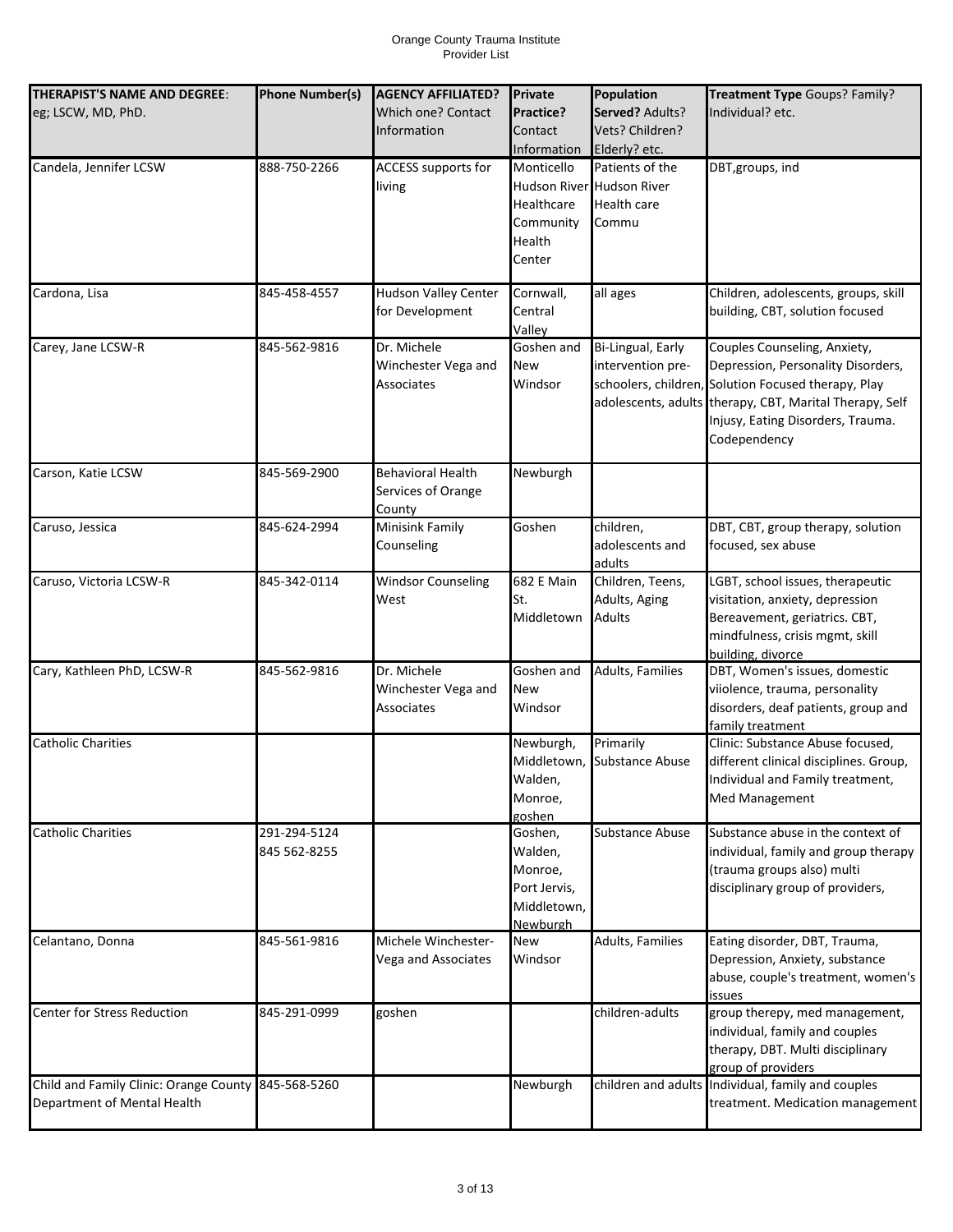| THERAPIST'S NAME AND DEGREE:<br>eg; LSCW, MD, PhD. | <b>Phone Number(s)</b> | <b>AGENCY AFFILIATED?</b><br>Which one? Contact<br>Information | <b>Private</b><br>Practice?<br>Contact<br>Information       | Population<br>Served? Adults?<br>Vets? Children?<br>Elderly? etc.  | Treatment Type Goups? Family?<br>Individual? etc.                                                                                                       |
|----------------------------------------------------|------------------------|----------------------------------------------------------------|-------------------------------------------------------------|--------------------------------------------------------------------|---------------------------------------------------------------------------------------------------------------------------------------------------------|
| Child and Family Psychological Service             | 845-692-0614           |                                                                | Middletown                                                  | teens to adult                                                     | psycho analytic, psycho dynamic,<br>individual treatment, hypnosis as an<br>adjusct                                                                     |
| Chillo, Donna LCSW                                 | 845-562-9816           | Michele Winchester-<br>Vega and Associates                     | Windsor                                                     | Goshen, New Families, Teens,<br>Adults                             | Eating Disorders, Anxiety,<br>depression, trauma treamtment                                                                                             |
| Colluccio, Vincent                                 | 845-733-5626           |                                                                |                                                             |                                                                    |                                                                                                                                                         |
| Cooper Festa, Ellen                                | 718-215-2208           |                                                                |                                                             | <b>WORKS IN</b><br><b>BROOKLYN</b>                                 |                                                                                                                                                         |
| Cuevas, Janet-Michelle                             | 917-744-0607           | Orange Co. Family<br><b>Counseling Center</b>                  | Blooming<br>Grove,<br>Westchester<br>and Bergen<br>Counties | Adolescents,<br>Adults, Senior<br><b>Citizens</b>                  | Sex abuse and domestic violence,<br>crime victoms, CBT, DBT EMDR,<br>skills building, individual, family and<br>group therapy                           |
| Curwood, Rosemary                                  | 845-341-0650           |                                                                | Middletown                                                  | children, teens,                                                   | individual, family and couples<br>adults and geriatric treatment with a CBT orientation,<br><b>EMDR</b>                                                 |
| Davis, George                                      | 845-561-9140           | Family Therapy and<br><b>Consulatation Services</b>            |                                                             | ages 16-adult<br>(Children in the<br>context of family<br>therapy) | Family therapy, Substance Abuse,<br>Combat vets, depression and bi-<br>polar. CBT approach. Mental Health<br>Counseling and Evaluations                 |
| Davis, Nancy                                       | 845-344-2332           |                                                                | Middletown                                                  | children, adults                                                   | Sex abuse, CPT, trauma treatment                                                                                                                        |
| Descher, Karen NP                                  |                        | Rockland Pschiatric<br>Clinic                                  | Middletown                                                  |                                                                    | CBT, DBT, individual. Trauma focused<br>treatment and interventions with<br>family                                                                      |
| Detore Mackie, Gloria                              | 845-291-7480           | Valley Behavioral<br>Medicine                                  |                                                             |                                                                    |                                                                                                                                                         |
| Devaney, Edward                                    | 845-651-3113           | <b>Orange Counseling</b>                                       |                                                             |                                                                    |                                                                                                                                                         |
| DeWitt, Shirley LCSW                               | 845-744-5147           | <b>Merit Counseling</b>                                        | Pine Bush                                                   | <b>Adults</b>                                                      | Individual, Couples Treatment,<br>Eclectic approach, generalized<br>population                                                                          |
| Disaster Mental Health Team                        | 845 291-2600           | Orange Co. Dept of<br><b>Mental Health</b>                     | County wide                                                 | children, adults,<br>first responders                              | <b>Critical Incident Stress Debriefing</b><br>and/or mental health support for<br>traumatic events eg; violent deaths,<br>felony crimes, disasters ect. |
| Dixon, Amanda                                      | 845-458-4557           | <b>Hudson Valley Center</b><br>for Development                 |                                                             |                                                                    |                                                                                                                                                         |
| Donley, Carolyn LCSW-R                             | 845 609-7380           |                                                                | Home visits                                                 | Older adults,<br>adults with<br>disabilities                       | Specialized in the elderly, geriatric or<br>chronically ill population. Home<br>visits.                                                                 |
| Doute, Jemal, MMFT, MA, LMFT                       | 845-418-2101           | Orange Center for<br><b>Family Therapy</b>                     | Goshen                                                      |                                                                    |                                                                                                                                                         |
| Driscoll, Christy LCSW                             | 845-569-2900           | <b>Behavioral Health</b><br>Services of Orange<br>County       | Newburgh                                                    | children through<br>adult                                          | Sex abuse, sex offender, ADHD,<br>parenting, individual, family                                                                                         |
| Eisenberg, Farrell LCSW                            | 845-458-4557           | <b>Hudson Valley Center</b><br>for Development                 | Cornwall                                                    | children through<br>adult                                          | Eating disorder, sex abuse,<br>individual, family, couples and group<br>therapy. Groups for social skills, sex<br>abuse bullying. DBT approach          |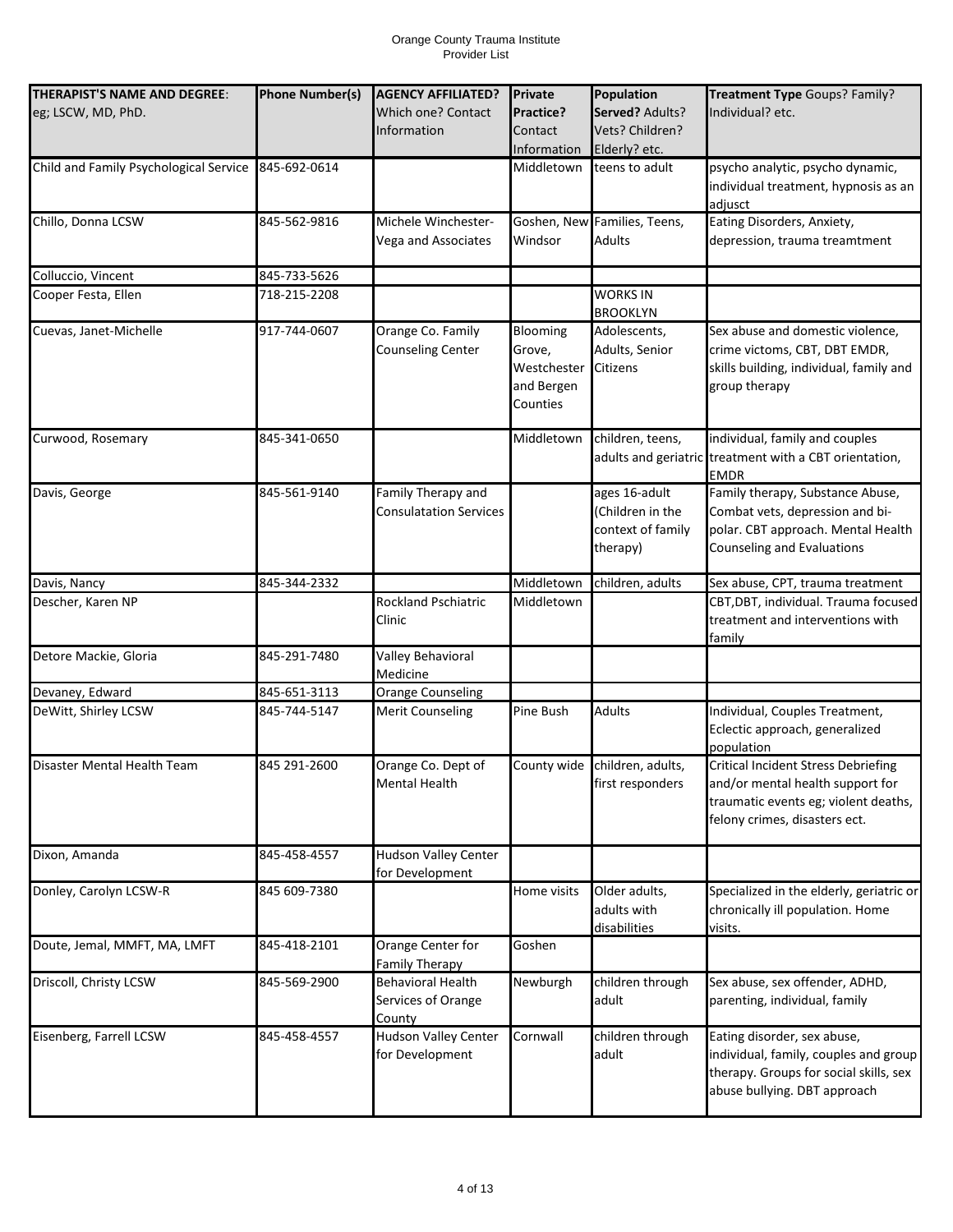| THERAPIST'S NAME AND DEGREE:<br>eg; LSCW, MD, PhD. | <b>Phone Number(s)</b>       | <b>AGENCY AFFILIATED?</b><br>Which one? Contact<br>Information                          | Private<br>Practice?<br>Contact<br>Information                                  | Population<br>Served? Adults?<br>Vets? Children?<br>Elderly? etc.                                                  | Treatment Type Goups? Family?<br>Individual? etc.                                                                      |
|----------------------------------------------------|------------------------------|-----------------------------------------------------------------------------------------|---------------------------------------------------------------------------------|--------------------------------------------------------------------------------------------------------------------|------------------------------------------------------------------------------------------------------------------------|
| Engles, Robin LCSW                                 | 845-342-9917                 | <b>Vet Center</b>                                                                       | Middletown                                                                      | veterans deployed<br>from war zones<br>and their families                                                          | Individual, family, PTSD group with<br>combat vets, traumatic death                                                    |
| Expinoza, Suzanne                                  | 845-624-2994                 | Minisink Family<br>Therapy                                                              | Goshen                                                                          | children through<br>adult                                                                                          | DBT, CBT, individual, couples<br>treatment                                                                             |
| <b>FDNY: CSU</b>                                   | 845-695-1029                 | Fire Dept. On New<br>York: Counseling<br><b>Support Unit</b>                            | Middletown                                                                      | <b>NYC Firefighters</b><br>and their families<br>(FDNY)                                                            | indivudual, couples, family therapy,<br>groups, medical monitoring,<br>acupuncture                                     |
| Forest, Claudia MA, LMSW                           | 845-594-5111                 |                                                                                         | 307 Wall St.<br>Suite 6<br>Kingston, NY                                         | Adults, teens,<br>veterans, sexual<br>abuse adult<br>survivors of<br>childhod abuse                                | Trauma Release Exercise (TRE)                                                                                          |
| Forman, Sindy                                      | 845-783-7372                 | A Counseling Service                                                                    |                                                                                 |                                                                                                                    |                                                                                                                        |
| Freirich, Bonnie LCSW,<br>Psychotherapist          | 845 987-4519                 |                                                                                         | Monroe                                                                          |                                                                                                                    | PTSD, Depression, Anxiety, Stress.<br>Groups, workships, iindividual<br>treatment                                      |
| Gagnidze McCormick, Ketevan                        | 845-569-2900                 |                                                                                         |                                                                                 |                                                                                                                    |                                                                                                                        |
| Galli, Viviana MD                                  |                              | Private Practice                                                                        | Middletown,<br>Ny                                                               | Bi lingual, children<br>and adults. Vets,<br>sex abuse, child<br>abuse and neglect.                                | <b>Medication management</b>                                                                                           |
| Gallo, Amelia LMSW                                 | 845-418-0875                 | Armes Acres In patient 75 Seminary<br>and Out patient.                                  | Hill Rd.<br>Carmel.<br>Orange,<br>Putnam,<br>Rockland<br>and Sullivan<br>countv | Primarily<br>Substance Abuse.<br>Adolescents and<br>Adults. Veterans<br>PTSD, Trauma<br>informed Family<br>therapy | Group, CBT, CBT, Skill Building,<br>Motivational Interviewing, SBIRT                                                   |
| Gallo, Jacqueline                                  | 845-565-0600                 | East Orange<br>Psychiatric Associates                                                   |                                                                                 |                                                                                                                    |                                                                                                                        |
| Gerry, Robin LCSW                                  | 845-291-2149                 | Private Practice &<br>Orange County<br>Department of Mental 5675<br>Health: Trauma Unit | middletown,<br>914 406-                                                         | child-adult                                                                                                        | Trauma, CBT, kids, adults, family,<br>couples, sex abuse, physical abuse,<br>traumatic death, 1st responders           |
| Giannico, Susan                                    | 845-496-4919                 |                                                                                         | Washingtonv adults<br>ille                                                      |                                                                                                                    | women with trauma history,<br>individual, family, groups for women<br>who have a history of childhood<br>sexual abuse. |
| Gismondi, Michael LMHC                             | 845 497-7836                 |                                                                                         | Washingtonv<br>ille                                                             | child-adult                                                                                                        | Neurofeedback                                                                                                          |
| Giudici, Stanley MD                                | 845-692-4770                 |                                                                                         | Middletown                                                                      | adults, teens                                                                                                      | med management                                                                                                         |
| Gladitsch, Marybeth LCSW-R                         | 845-742-8730                 | <b>Private Practice</b>                                                                 | Warwick                                                                         | Adults                                                                                                             | Grief, complicated grief, trauma,<br>issues with hearing impaired.                                                     |
| Glendening, Susan                                  | 845-534-9124                 |                                                                                         |                                                                                 | New                                                                                                                | psycho analysis, individual, group                                                                                     |
| Gorovoy, Shahia PhD, LCSW                          | 845-325-6202<br>845-845-6202 |                                                                                         | Middletown                                                                      | Teens, geriatric,<br>adults                                                                                        | indivual, group, family, CBT focused                                                                                   |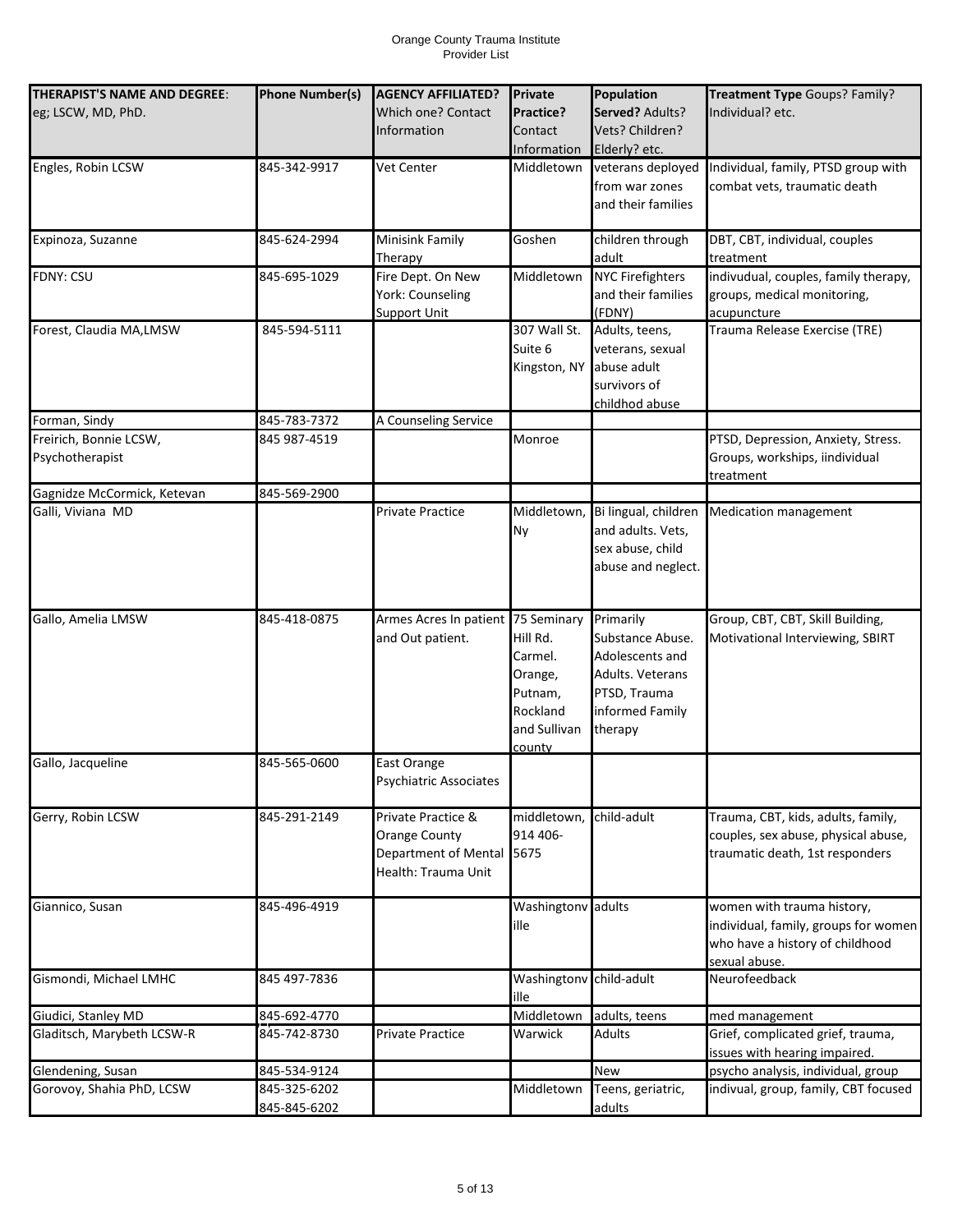| THERAPIST'S NAME AND DEGREE:           | <b>Phone Number(s)</b>       | <b>AGENCY AFFILIATED?</b>         | Private               | Population                           | Treatment Type Goups? Family?                                      |
|----------------------------------------|------------------------------|-----------------------------------|-----------------------|--------------------------------------|--------------------------------------------------------------------|
| eg; LSCW, MD, PhD.                     |                              | Which one? Contact                | Practice?             | Served? Adults?                      | Individual? etc.                                                   |
|                                        |                              | <b>Information</b>                | Contact               | Vets? Children?                      |                                                                    |
|                                        |                              |                                   | Information           | Elderly? etc.                        |                                                                    |
| Gorovoy, Shahla PhD, LCSW-R            | 845-325-6202                 | Gorovoy Counseling-<br>Middletown | Middletown            | teens, adults                        | play therapy, individual treatment                                 |
| Graham, Mary                           | 845-781-3959                 |                                   | en                    | Florida/Gosh Teens, adults           | individual, couples                                                |
| Greater Hudson Valley Family Health    | 845-563-8000                 |                                   | Newburgh              | Bi lingual, children                 | Medical trauma, working in                                         |
| Center                                 | x1108                        |                                   |                       | and adults                           | conjunction with Dr.'s at medical<br>clinic                        |
| Green, Marilyn LCSW-R                  | 845-473-2175                 | <b>Private Practice</b>           | 202 Hooker            | Substance Abuse,                     | CBT, Solution Focused, Brief                                       |
|                                        |                              |                                   | Ave.                  | Sexual Abuse,                        | Therapy, EMDR, Family Therapy,                                     |
|                                        |                              |                                   |                       | Poughkeepsi LGBT, teens,             | Group Therapy Skills Building,                                     |
|                                        |                              |                                   | e                     | families and                         | Couples treatment                                                  |
| Guido, Mark PhD                        | 845 294-9139                 |                                   | Goshen                | couples<br>teens, adults             | Anxiety, depression                                                |
| Gutheit, Karen pHd                     | 845-344-3099                 |                                   | Middletown            | adults                               | individual, anxiety disorders                                      |
| Halstein, Danielle LMSW                | 845-342-5789                 | Roosa Counseling                  | Middletown            | Children, Adults                     | Individual, family, couples                                        |
|                                        |                              |                                   |                       |                                      | treatment. Group counseling for                                    |
|                                        |                              |                                   |                       |                                      | anxiety, panic, parenting, depression,                             |
|                                        |                              |                                   |                       |                                      | <b>CBT</b> orientation                                             |
| Harker, William                        | 845-469-5395                 | Private Practice                  | Middletown            | <b>Adults</b>                        | complex trauma                                                     |
| Hauge, Rhonda LCSW-R                   | 845-562-9816                 | Dr. Michele                       | Goshen and            | Adults, families                     | Art therapy, families, individual,                                 |
|                                        |                              | Winchester Vega and               | New                   |                                      | trauma                                                             |
|                                        |                              | Associates                        | Windsor               |                                      |                                                                    |
| Heller, Charles PhD                    | 845-781-0171                 |                                   |                       |                                      |                                                                    |
| Helpley, Katie LMFT                    | 845-562-9816                 | Dr. Michele                       | Goshen and            | Children, Young                      | Marriage and Family Therapy, Foster                                |
|                                        |                              | Winchester Vega and               | New                   | Adults, Adults                       | families, adjustment disorders,                                    |
|                                        |                              | Associates                        | Windsor               |                                      | trauma anxiety, depression                                         |
| Hildalgo, Nelson MD                    | 845-565-0404                 |                                   |                       |                                      |                                                                    |
| Horovitz, Bonna Lynn LMSW              | 845-562-9816                 | Dr. Michele                       | Goshen and            | Children, Teens,                     | Anxiety, depression, non suicidal self-                            |
|                                        |                              | Winchester Vega and               | New                   | Adults, Aging                        | injury, emotional eating, Spectrum                                 |
|                                        |                              | Associates                        | Windsor               | <b>Adults</b>                        | Disorders, Parenting, trauma,                                      |
|                                        |                              |                                   |                       |                                      | bereavement, women's issues, (also                                 |
|                                        |                              |                                   |                       |                                      | a lawyer)                                                          |
| Hudson Valley Center for               |                              | St. Lukes- Cornwall               | Cornwall,             |                                      | Preschoolers-adult Trauma groups, skill builing groups,            |
| Development 845 458-4557               |                              | Hospital (Mt.Sinai)               | Central               |                                      | anger management, med                                              |
|                                        |                              |                                   | Valley                |                                      | management, CBT, couples and                                       |
|                                        |                              |                                   |                       |                                      | family therapy, play therapy.                                      |
| Hutchinson, Debbie LCSW-R              | 845-255-0733                 | Private Practice                  | 21 S.<br>Chestnut St. | Adults age 18 and<br>over. Substance | Recovery: Alcohol and Substance<br>Abuse, Codependency, behavioral |
|                                        |                              |                                   | <b>New Paltz</b>      | Abuse                                | addictions, Anxiety, PTSD, panic.                                  |
|                                        |                              |                                   |                       |                                      | CBT, EMDR                                                          |
| Joerger, Jay PhD                       | 888-333-5287                 | Mentors Research and              | Middletown            | children, adults,                    | Individual, relaxation techniques,                                 |
|                                        |                              | Development Corp.                 |                       | vets, 1st                            | eclectic with CBT orientation                                      |
|                                        |                              |                                   |                       | responders                           |                                                                    |
| Johnson, Jacqueline LCSW               | 845-569-2900                 | <b>Behavioral Health</b>          | Newburgh              |                                      | individual, family                                                 |
|                                        |                              | Services of Orange                |                       |                                      |                                                                    |
|                                        |                              | County                            |                       |                                      |                                                                    |
| Jones, Brenda                          | 845-569-2900                 | <b>Behavioral Health</b>          | Newburgh              |                                      |                                                                    |
|                                        |                              | Services of Orange                |                       |                                      |                                                                    |
|                                        |                              | County                            |                       |                                      |                                                                    |
| Kaplan, Joan<br>Kaplana, Doraiswamy MD | 845-242-8375<br>914-693-8109 |                                   | Middletown            |                                      |                                                                    |
| Kelly, Nancy                           | 845-783-7372                 | A Counseling Service              |                       |                                      |                                                                    |
|                                        |                              |                                   |                       |                                      |                                                                    |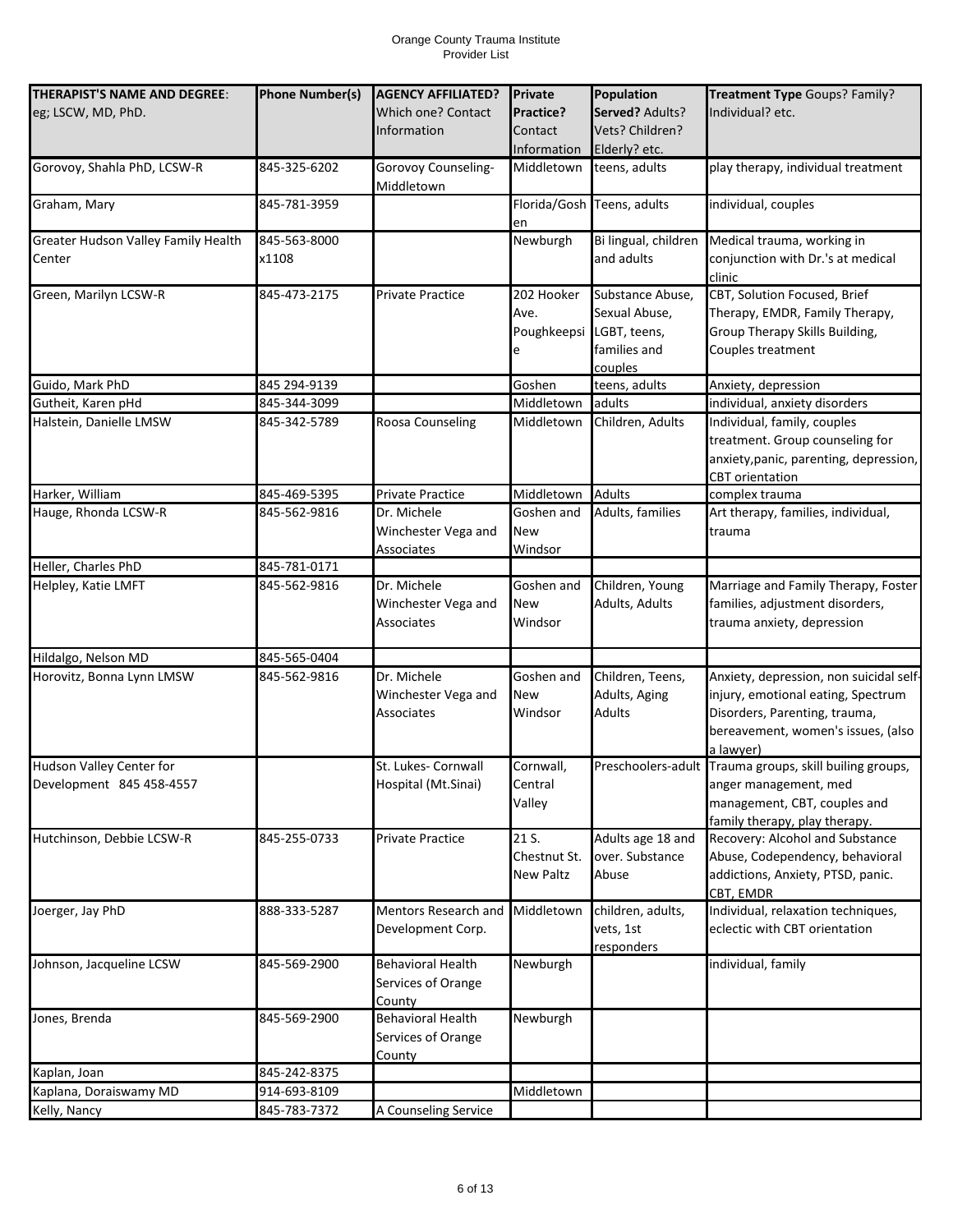| THERAPIST'S NAME AND DEGREE: | <b>Phone Number(s)</b> | <b>AGENCY AFFILIATED?</b> | <b>Private</b>      | Population         | Treatment Type Goups? Family?                       |
|------------------------------|------------------------|---------------------------|---------------------|--------------------|-----------------------------------------------------|
| eg; LSCW, MD, PhD.           |                        | Which one? Contact        | Practice?           | Served? Adults?    | Individual? etc.                                    |
|                              |                        | Information               | Contact             | Vets? Children?    |                                                     |
|                              |                        |                           | Information         | Elderly? etc.      |                                                     |
| Kelner, Thomas LCSW          | 845-744-5147           | <b>Merit Counseling</b>   | Pine Bush           | Children, Adults,  | Individual, Couples, Family Therapy.                |
|                              |                        |                           |                     | Teens              | Eclectic approach, Crisis                           |
| Kerstein, Nancy              | 845-778-7609           |                           | Walden              | adults             | individual, couples treatment for                   |
|                              |                        |                           |                     |                    | routine, minor trauma.                              |
|                              |                        |                           |                     |                    | Psychotherapy                                       |
| Kidney, Barbara, PhD         | 845-567-0857           |                           |                     | age 8-geriatric,   | individual, family, couples, CBT, DBT,              |
|                              |                        |                           |                     |                    | solution focused                                    |
| Kilman, Elyssa MA, LMHC, CT  | 646-496-8240           | Private Practice          | Beacon, NY          |                    | Adolescents, young Drama Therapy, Art Therapy,      |
|                              |                        |                           |                     | adults, children,  | Trauma centered group and                           |
|                              |                        |                           |                     | adults             | individual psychotherapy, family and                |
|                              |                        |                           |                     |                    | couples therapy, Counting Method                    |
|                              |                        |                           |                     |                    | (Exposure Therapy)                                  |
| Klinger-Rosenfeld, Debra PhD | 845-294-4241           | Goshen Pyschology         | Goshen              |                    | individual, family, couples work.                   |
|                              |                        | <b>Family Center</b>      |                     |                    | Court assessments. Trauma focused                   |
|                              |                        |                           |                     |                    |                                                     |
| Kohl, Aviva LCSW, PLLC       | 845-269-5008           | <b>Private Practice</b>   | Rockland Co.        |                    | Orthodox Jewish                                     |
|                              |                        |                           | Monroe?,            |                    |                                                     |
|                              |                        |                           | <b>NYC</b>          |                    |                                                     |
|                              |                        |                           |                     |                    |                                                     |
| Kohn, Samantha PhD           | 845-283-2544           |                           | Middletown          | children,          | Developmental issues, spectrum                      |
|                              |                        |                           |                     | adolescents        | disorder, behavioral and educational                |
|                              |                        |                           |                     |                    | skills, family and individual                       |
|                              |                        |                           |                     |                    | treatment,                                          |
| Kramer, Erin                 | 845-458-4557           | Hudson Valley Center      |                     |                    |                                                     |
|                              |                        | for Developoment          |                     |                    |                                                     |
| Kriney, Christy LCSW-R BCN   | 914-213-3313           | <b>Private Practice</b>   | 97 W. Main          | All ages including | Neurofeedback, CBT, EFT, Havening                   |
|                              |                        |                           | St. Goshen,         | Perinatal          |                                                     |
| Krymkevich, Renata           | 845-562-9816           | Michele Winchester        | <b>NY</b>           | bereavement        |                                                     |
|                              |                        | Vega and Associates       |                     |                    |                                                     |
| LaPlante, Christine LMHC     | 854-551-1654           | <b>Private Practice</b>   | Goshen, NY          | Children,          | Sex therapist. Sexual Abuse, trauma,                |
|                              |                        |                           |                     | Adolescents,       | relationships, Individual, relationship             |
|                              |                        |                           |                     | Adults, victims of | and group therapy using Trauma                      |
|                              |                        |                           |                     | sexual assault,    | Informed DBT, CBT, MI,                              |
|                              |                        |                           |                     |                    | Couples tx. LGBTQ Mindfulness, Stress Reduction     |
|                              |                        |                           |                     |                    |                                                     |
| Laskin, Leslie LCSW          | 914-629-8105           | 33 park Ave, Airmont,     |                     | tweens-adult       | eating issues, sex abuse, ocd,                      |
|                              |                        | <b>NY</b>                 |                     |                    | marital, group, individual, Orthodox                |
|                              |                        |                           |                     |                    | Jewish, EMDR, hypno therapy,                        |
|                              |                        |                           |                     |                    | neurofeedback,                                      |
| Lasko, Arthur PhD            | 845-344-1699           |                           | Middletown          |                    |                                                     |
| Lavian, Manouchehr: MD       | 845-341-1805           |                           | Middletown          |                    | Med management                                      |
| Lelah, Mark                  | 845-744-6974           | Pine Bush Counseling      |                     |                    |                                                     |
| Light Spiro, Diane           | 845-562-9816           | Michele Winchester        | Goshen new          | <b>Adults</b>      | Psychotherapy, addictions, AIDS,                    |
|                              |                        | Vega and Associates       | windsor             |                    | general treatment                                   |
| Linsalato, Rosaura LCSW-R    | 845-623-5122           | <b>Private Practice</b>   | 632 Rt.304          |                    | Children, teens and CBT, Family therapy, Individual |
|                              |                        |                           | New City, NY adults |                    | therapy                                             |
|                              |                        |                           | 10956:              |                    |                                                     |
|                              |                        |                           | Rockland            |                    |                                                     |
|                              |                        |                           | County              |                    |                                                     |
| LoBianco, Kristen LMSW       | 845-562-9816           | Dr. Michele               | Goshen and          | Children,          | DBT, eating disorders, Bariatric                    |
|                              |                        | Winchester Vega and       | New                 | Adolescents,       | issues                                              |
|                              |                        | Associates                | Windsor             | Adults             |                                                     |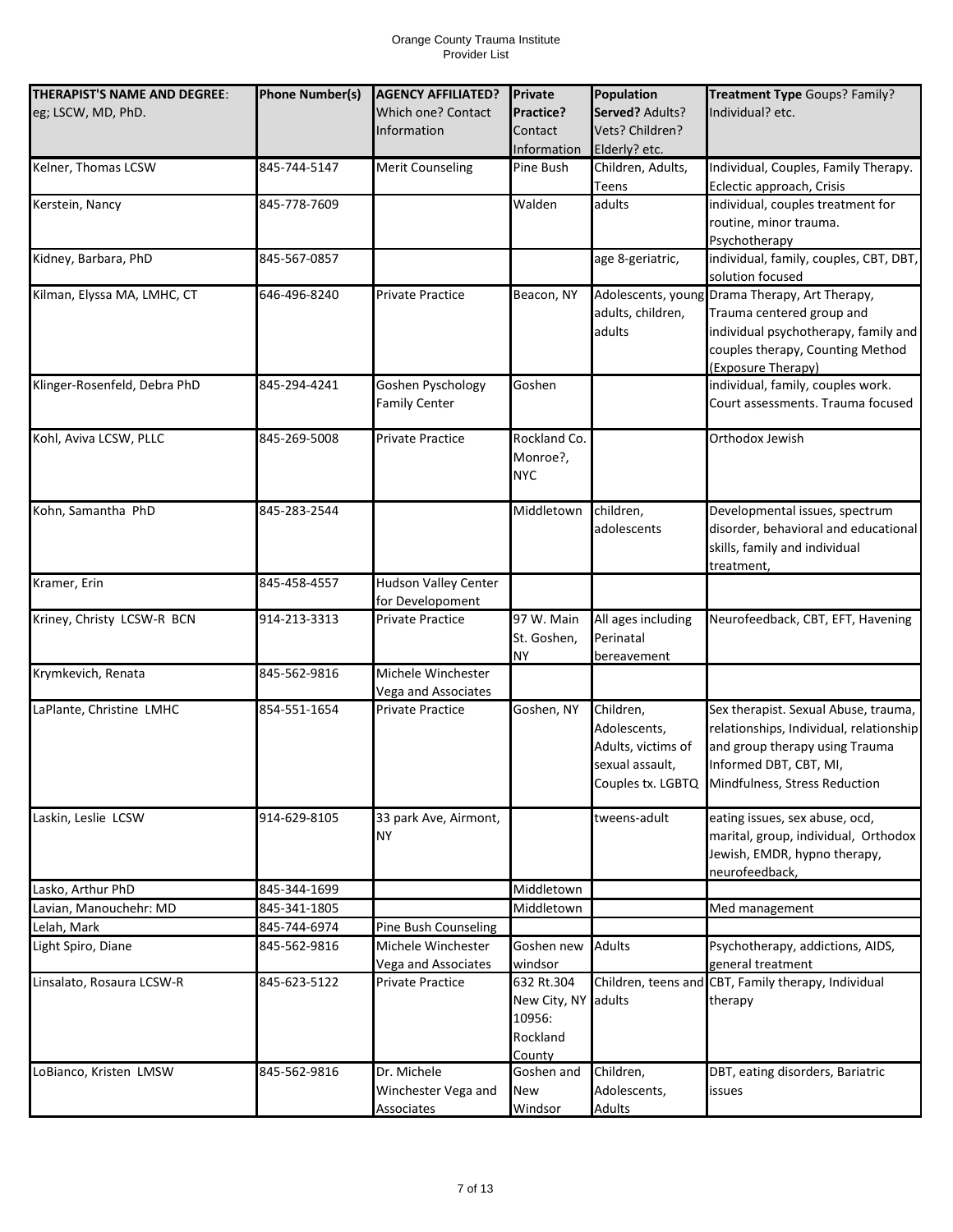| THERAPIST'S NAME AND DEGREE: | <b>Phone Number(s)</b>       | <b>AGENCY AFFILIATED?</b>                                                                                                               | <b>Private</b>                                     | Population                                              | Treatment Type Goups? Family?                                                                                                                                                                             |
|------------------------------|------------------------------|-----------------------------------------------------------------------------------------------------------------------------------------|----------------------------------------------------|---------------------------------------------------------|-----------------------------------------------------------------------------------------------------------------------------------------------------------------------------------------------------------|
| eg; LSCW, MD, PhD.           |                              | Which one? Contact<br>Information                                                                                                       | Practice?<br>Contact<br>Information                | Served? Adults?<br>Vets? Children?<br>Elderly? etc.     | Individual? etc.                                                                                                                                                                                          |
| LoBianco, Paul               | 845-496-1025                 | <b>Health and Wellness</b><br>Center (medical<br>treatment as well as<br>nutritional, pediatric<br>genetic and behavioral<br>treatment) | ille                                               | Washingtonv Chilldren-Adult                             | DBT, anger management, social<br>skills, family therapy, therapeutic<br>visitation, divorce coaching, family<br>therapy, individual therapy,<br>aggression replacement therapy                            |
| Mackie, Alan PhD, LCSW-R     | 845 800-9079                 | <b>Private Practice</b>                                                                                                                 | Westown,<br>Middletown,<br><b>NYD</b>              | Ages 3-geriatric                                        | Addiction: substance abuse &<br>gambling, Veterans issues/PTSD,<br>Sexual Abuse. LGBT sensitive.<br>Psychodynamic emphasis but used<br>CBT, RET techniques. Family, Ind,<br>group and Couples counseling. |
| Markouizos, Victoria MS,LMFT | 845-216-5936                 | <b>Private Practice</b>                                                                                                                 | 3068 US Rt.<br>9w suite<br>1200 New<br>Windsor, NY | Children-Seniors                                        | LGBT, Sexual and Domestic Violence,<br>Homicide, Crime Victoms, EMDR,<br>CBT, TF-CBT, Individual Couples,<br>families groups, transgender                                                                 |
| Marsin-Furst, Diane LCSW-R   | 845 294-1635                 | Private practice                                                                                                                        | Goshen                                             | Children, teens<br>adults                               | Evidence based                                                                                                                                                                                            |
| Martin, Marguerite           | 646-285-4322<br>845-291-7480 | Valley Behavioral<br>Medicine                                                                                                           |                                                    |                                                         |                                                                                                                                                                                                           |
| Massi, Edna                  | 845-565-0600                 | East Orange<br>Psychiatric Associates                                                                                                   |                                                    |                                                         |                                                                                                                                                                                                           |
| McAndrews, Barbara           |                              |                                                                                                                                         |                                                    | developmental<br>disabilities                           |                                                                                                                                                                                                           |
| McCormick, Katavan LCSW      | 845-569-2900                 | <b>Behavioral Health</b><br>Services of Orange<br>County                                                                                | Newburgh                                           |                                                         | individual, family                                                                                                                                                                                        |
| McMahon, James LCSW          | 845-342-9917<br>914-805-5546 | Middletown Vet<br>Center                                                                                                                | Cornwall:<br>Private<br>practice,                  | responders, vets,<br>military, traumatic                | children-adults, 1st family, marriage, idividual                                                                                                                                                          |
| McVey, Susan LCSW-R          | 845-562-9816                 | Michele Winchester-                                                                                                                     | Goshen and                                         | Children and                                            | Foster care children, school issues,                                                                                                                                                                      |
| Mednick, Mark PhD            | 845-294-8874                 |                                                                                                                                         | Goshen                                             | children-adumt                                          | forensic evalutions                                                                                                                                                                                       |
| Middletown Veterans Center   | 845-342-9917                 |                                                                                                                                         | Middletown                                         | children, adults                                        | Military families,                                                                                                                                                                                        |
| Muenz, Cynthia LCSW-R        | 845-473-8050                 | Private Practice                                                                                                                        | 27<br>Collegeview<br>Ave,<br>Poughkeepsi           | Adolescents 17<br>years and older,<br>adults, geriatric | Women with a history of sexual<br>abuse and/or trauma. Trauma from<br>loss and illness, bereavement, CBT,<br>Mindfulness, Psychodynamic,                                                                  |
| Murphy, Karen LCSW           | 845-568-5260                 | The Child and Family<br>Clinic: Orange Co. Dept                                                                                         | Newburgh                                           | children, adults                                        | individual, family therapy                                                                                                                                                                                |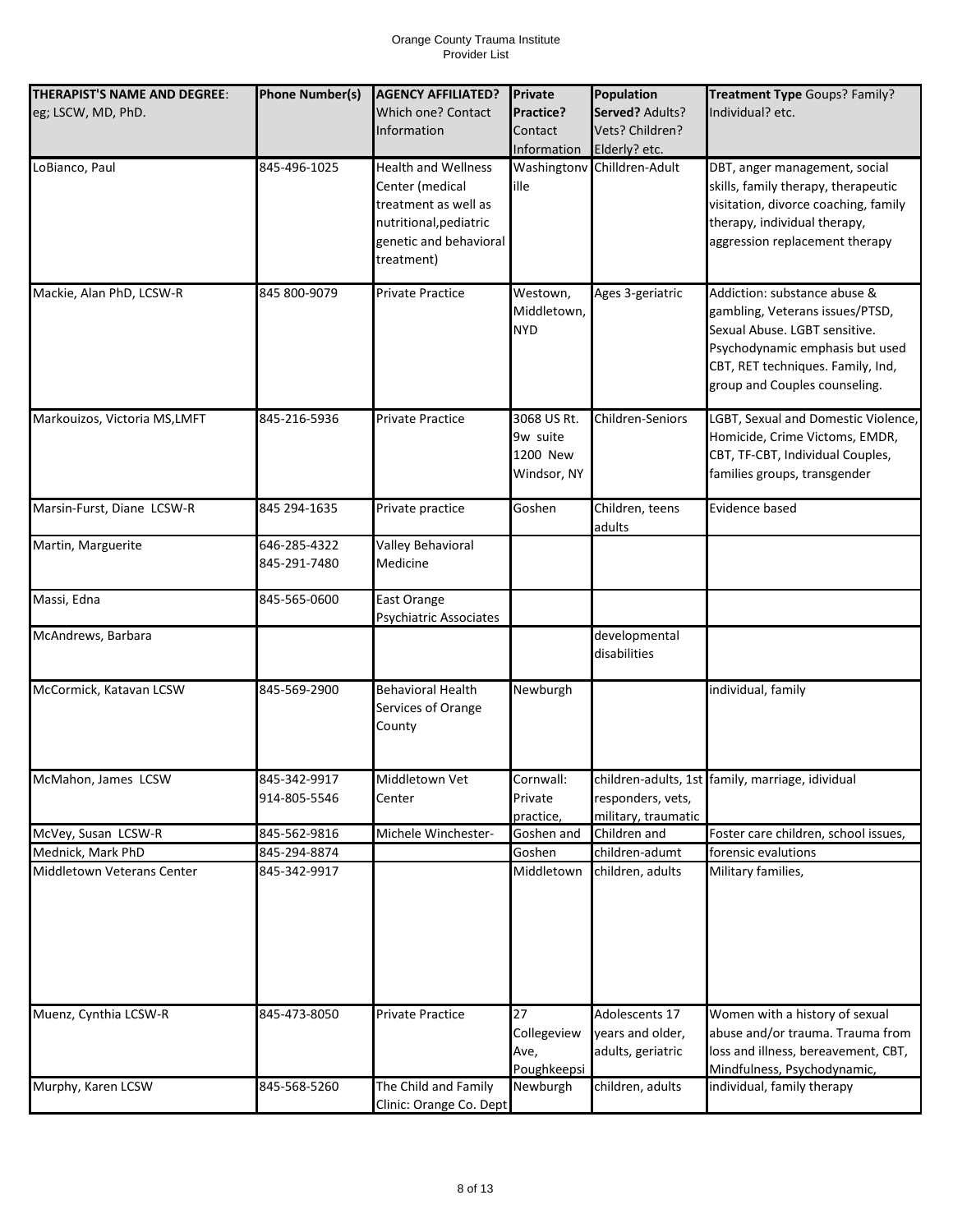| THERAPIST'S NAME AND DEGREE:       | <b>Phone Number(s)</b> | <b>AGENCY AFFILIATED?</b>          | Private        | Population                  | Treatment Type Goups? Family?                                      |
|------------------------------------|------------------------|------------------------------------|----------------|-----------------------------|--------------------------------------------------------------------|
| eg; LSCW, MD, PhD.                 |                        | <b>Which one? Contact</b>          | Practice?      | Served? Adults?             | Individual? etc.                                                   |
|                                    |                        | Information                        | Contact        | Vets? Children?             |                                                                    |
|                                    |                        |                                    | Information    | Elderly? etc.               |                                                                    |
| Murphy, Steven, PhD, LCSW          | 845-344-3755           |                                    | middletown     | teens, adults               | EMDR, individual, conversational                                   |
|                                    |                        |                                    |                |                             | approach, CISD                                                     |
|                                    |                        |                                    |                |                             |                                                                    |
| Myerson, Judith                    | 845-469-5065           | <b>Hudson Valley</b>               | chester        | children, adults            | Adoption, attachment issues,                                       |
|                                    |                        | <b>IAttachments</b>                |                |                             | developmental trauma,                                              |
| Newkirk, Scott                     | 845-458-4557           | Hudson Valley Center               |                |                             |                                                                    |
|                                    |                        | for Developoment                   |                |                             |                                                                    |
| Nizewitz, Laura                    | 945-343-7274           | <b>Family Therapy</b>              | Middletown     |                             |                                                                    |
|                                    |                        | Associates                         |                |                             |                                                                    |
|                                    |                        |                                    |                |                             |                                                                    |
| Noll, Frederick LCSW               | 845-294-6114           | <b>Center for Personal</b>         | goshen         | ages 16 and up              | substance abuse issues, ind family,                                |
|                                    |                        | Development and                    |                |                             | couples                                                            |
| O'Brien, Caitlyn                   | 845-342-0114           | <b>Windsor Counseling</b>          | new windsor    |                             | Transgender issues, sexuality, sexual                              |
|                                    |                        |                                    |                |                             | trauma                                                             |
|                                    |                        |                                    |                |                             |                                                                    |
|                                    |                        |                                    |                |                             |                                                                    |
| Occupations Inc.                   | 888-750-2266           |                                    | Middletown,    | Medicaid and SSI            | Clinic: Med management, individual,                                |
|                                    |                        |                                    | Goshen,        | patients only               | family and couples counseling. DBT                                 |
| O'Conner, Marian                   | 845-562-0482           | <b>Counseling Associates</b>       | Newburgh       |                             |                                                                    |
|                                    |                        |                                    |                |                             |                                                                    |
| Oguinick, Martin PhD               | 845-565-5072           | <b>Orange Counseling</b>           | Newburgh       | adults                      |                                                                    |
| Orange Regional Medical Center     | 845-333-1000           |                                    | Middletown     |                             |                                                                    |
| Ortiz-Velez, Taina PhD             | 845 293-0862           |                                    | Middletown     | children, adults            | Trauma, anxiety, depression.                                       |
|                                    |                        |                                    |                |                             |                                                                    |
|                                    |                        |                                    |                |                             |                                                                    |
|                                    |                        |                                    |                |                             |                                                                    |
|                                    |                        |                                    |                |                             |                                                                    |
| Palmer, Kimberly LCSW-R            | 845-496-1025           | The Wellness Center-               |                | Washingtonv Children-Adults | CBT for anxiety with adults and                                    |
|                                    |                        | For medical, genetic,              | ille           |                             | children, Treatment for Obsessive                                  |
|                                    |                        | nutritional and                    |                |                             | Compulsive Disorder through                                        |
|                                    |                        | behavioral treatment               |                |                             | <b>Exposure Response Prevention</b>                                |
| Parisi, Phil LCSW                  | 845-294-6114           | The Center for                     | goshen         | ages 16 and up              | substance abuse issues, individual,                                |
|                                    |                        | Personal Development               |                |                             | family and couples                                                 |
|                                    |                        | and Recovery                       |                |                             |                                                                    |
| Perran, Ellen                      | 845-562-0482           | <b>Counseling Associates</b>       | Newburgh       |                             | Veterans, grief, anxiety disorders,                                |
| Perran, Ellen                      |                        |                                    |                |                             |                                                                    |
|                                    |                        |                                    |                |                             |                                                                    |
|                                    |                        |                                    |                |                             |                                                                    |
| Pikul, Mary LMSW                   | 845-562-9816           | Dr. Michele<br>Winchester Vega and | Goshen and     | Adults, teens,<br>children  | Certified Reiki Practitioner,<br>Mindfulness, Meditation, Anxiety, |
|                                    |                        | Associates                         | New<br>Windsor |                             | Depression and Women's Issues                                      |
| Port Jervis Clinic                 | 845-858-1456           | Department of Mental               | Port Jervis,   | children to adult           | indivudual, group and family                                       |
|                                    |                        | Health                             | Newburgh       |                             | therapy, med management. Multi                                     |
|                                    |                        |                                    |                |                             | diciplinary group of providers                                     |
| Port Jervis Mental Health Clinic:  | 845-858-1456           |                                    | Port Jervis,   | children and adults         | Individual, family and couples                                     |
| Orange County Department of Mental |                        |                                    | Newburgh       |                             | treatment.Medication management.                                   |
| Potter, Carla                      | 845-355-1092           | <b>Potter Counseling</b>           | slate hill     | adults                      | Short term TRU, EMDR, all kinds of                                 |
|                                    |                        |                                    |                |                             | trauma                                                             |
|                                    |                        |                                    |                |                             |                                                                    |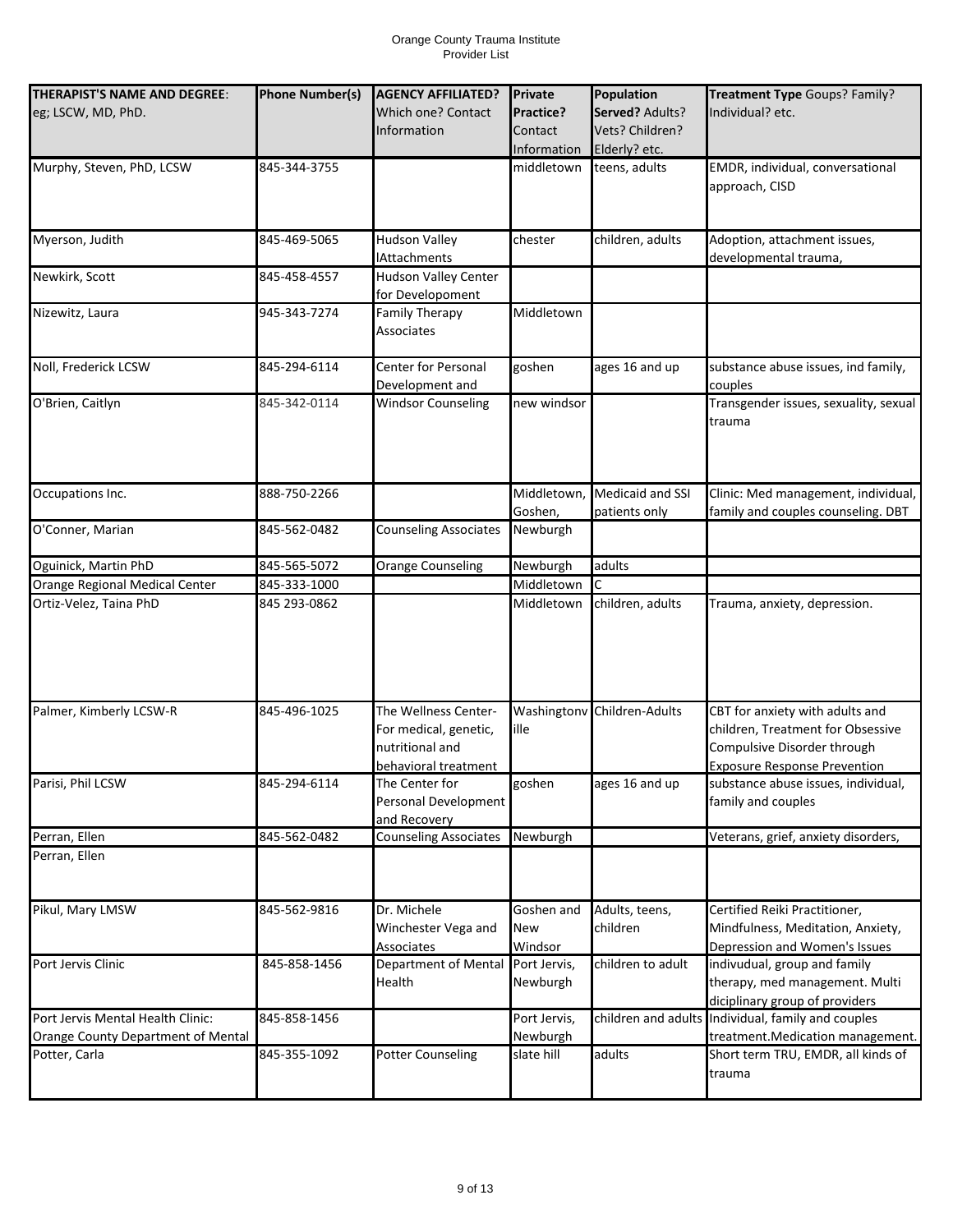| THERAPIST'S NAME AND DEGREE:      | <b>Phone Number(s)</b> | <b>AGENCY AFFILIATED?</b>       | <b>Private</b> | Population                    | Treatment Type Goups? Family?                                |
|-----------------------------------|------------------------|---------------------------------|----------------|-------------------------------|--------------------------------------------------------------|
| eg; LSCW, MD, PhD.                |                        | Which one? Contact              | Practice?      | Served? Adults?               | Individual? etc.                                             |
|                                   |                        | Information                     | Contact        | Vets? Children?               |                                                              |
|                                   |                        |                                 |                |                               |                                                              |
|                                   |                        |                                 | Information    | Elderly? etc.                 |                                                              |
| Potter, James                     | 845-355-1092           | <b>Potter Counseling</b>        | slate hill     | adults                        | Short term TRU, EMDR, all kinds of                           |
|                                   |                        |                                 |                |                               | trauma. Forensic sexual offender                             |
|                                   |                        |                                 |                |                               | assessments                                                  |
| Quinn, Patricia                   | 845-649-0953           | <b>Warwick Community</b>        | 199 Kings      | children, teens,              | substance abuse, neurological                                |
|                                   |                        | Center and Private              | Highway,       |                               | adults, couples and impacts of trauma, mindfulness, art      |
|                                   |                        | Practice                        | Warwick        | families                      |                                                              |
| Quinn, Patricia MS, ATR-BC, LCAT, | 845-649-0953           | Private Practice                | Warwick        | <b>Adults</b>                 | Addictions, depression, anxiety. Art                         |
| CASAC, NBCCH                      |                        |                                 |                |                               | therapy, DBT, Reiki, NLP, and                                |
|                                   |                        |                                 |                |                               | hypnotherapy                                                 |
|                                   |                        |                                 |                |                               |                                                              |
|                                   |                        |                                 |                |                               |                                                              |
|                                   |                        |                                 |                |                               |                                                              |
|                                   |                        |                                 |                |                               |                                                              |
| Rafferty, Eileen PsyD             | 845-496-1025           | The Wellness Center.            | Washingtonv    | Children - Adult              | Developmental issues with adults                             |
| Raker, Robin                      | 845-866-2071           |                                 | middletown     | adults, kids                  | Adults, couples, 1st responders                              |
|                                   |                        |                                 |                |                               |                                                              |
| Ramnani, Mignyetta LCSW           | 845-489-1908           |                                 | new windsor    |                               |                                                              |
|                                   |                        |                                 |                |                               |                                                              |
| Reeves, Carolyn LCSW              | 845-562-3022           | The Help Center, Merit Cornwall |                | ages 7-adults                 | individual, family                                           |
|                                   |                        | Counseling                      |                |                               |                                                              |
|                                   |                        |                                 |                |                               |                                                              |
|                                   |                        |                                 |                |                               |                                                              |
| Rich, Karen PhD, LCSW             | 845-633-2802           | Spectrum Behavioral             |                | Kingston and Children-Seniors | Individual, Groups, Couples tx.                              |
|                                   |                        | Health                          | Poughkeepsi    |                               | Sexual Abuse, Substance about,                               |
|                                   |                        |                                 |                |                               | Disability, CBT, Psychodynamic,                              |
|                                   |                        |                                 | е              |                               | Gestalt                                                      |
| Richter-Abitol, Bri-Ann LMFT      | 845-342-5789           | Roosa Counseling                | Middletown     | Children, Adults              | Individual, family, couples                                  |
|                                   |                        |                                 |                |                               | treatment. Group counseling for                              |
|                                   |                        |                                 |                |                               |                                                              |
|                                   |                        |                                 |                |                               | anxiety, panic, parenting, depression,                       |
| Riley, Julie PhD, LCSW-R          | 845 595-4774           | Counseling and                  | Newburgh       | Couples, families,            | <b>CBT</b> orientation<br>Socio-Emotional Relational Theory, |
|                                   |                        |                                 |                |                               |                                                              |
| Rooney, Rebecca PhD               | 845-294-8442           | Vet Center and private          | goshen         | veterans deployed             | Sexual assault, family trauma, abuse                         |
|                                   |                        | practice                        |                | from war zones                | and neglect issues trauma, veteran's                         |
| Rose, Jon                         | 845-744-6974           | <b>Rose Counseling</b>          | Pine Bush      |                               |                                                              |
| Rubin, Jeffrey PhD                |                        |                                 |                | children to adult             |                                                              |
|                                   | 845-564-2540           | Rubin Psychological             | newburgh       |                               | individual, family                                           |
|                                   |                        | Services                        |                |                               |                                                              |
|                                   |                        |                                 |                |                               |                                                              |
|                                   |                        |                                 |                |                               |                                                              |
| Salamack, Martin                  | 845-291-7480           | Valley Behavioral               | goshen         |                               |                                                              |
|                                   | 845-386-1407           | Medicine                        |                |                               |                                                              |
|                                   |                        |                                 |                |                               |                                                              |
| Salvaggio, Michelle PhD, LCSW-R   | 718-564-0781           | <b>Private Practice</b>         | 1787 Rt.       | ADHD, ODD, Bi-                | Anger management skills, CBT,                                |
|                                   |                        |                                 |                | 17M Goshen, Polar, trauma,    | Family therapy, individual therapy,                          |
|                                   |                        |                                 | <b>NY</b>      | depression.                   | play therapy, trauma focoused                                |
|                                   |                        |                                 |                | Children to Adults            | therapy                                                      |
| Sammarco Gutierrez, Dawn          | 845-496-3304           | Counseling Service for          | Campbell       | age 5-adult                   | all sorts of trauma with additional                          |
|                                   |                        | Wellness                        | Hall           |                               | training in sexual abuse. Individual                         |
|                                   |                        |                                 |                |                               | and family treatment                                         |
| Sargeant, Donald LPC              | 845-342-9912           | Vet Center                      | Middletown     | veterans deployed             | individual, combat related trauma                            |
|                                   |                        |                                 |                | from war zones                | group, traumatic death                                       |
| Save Mundra, Jaya                 | 845-565-0600           | East Orange                     |                |                               |                                                              |
| Scharma, Artie                    | 845-561-9816           | Michele Winchester-             | New            |                               |                                                              |
|                                   |                        | Vega and Associates             | Windsor        |                               |                                                              |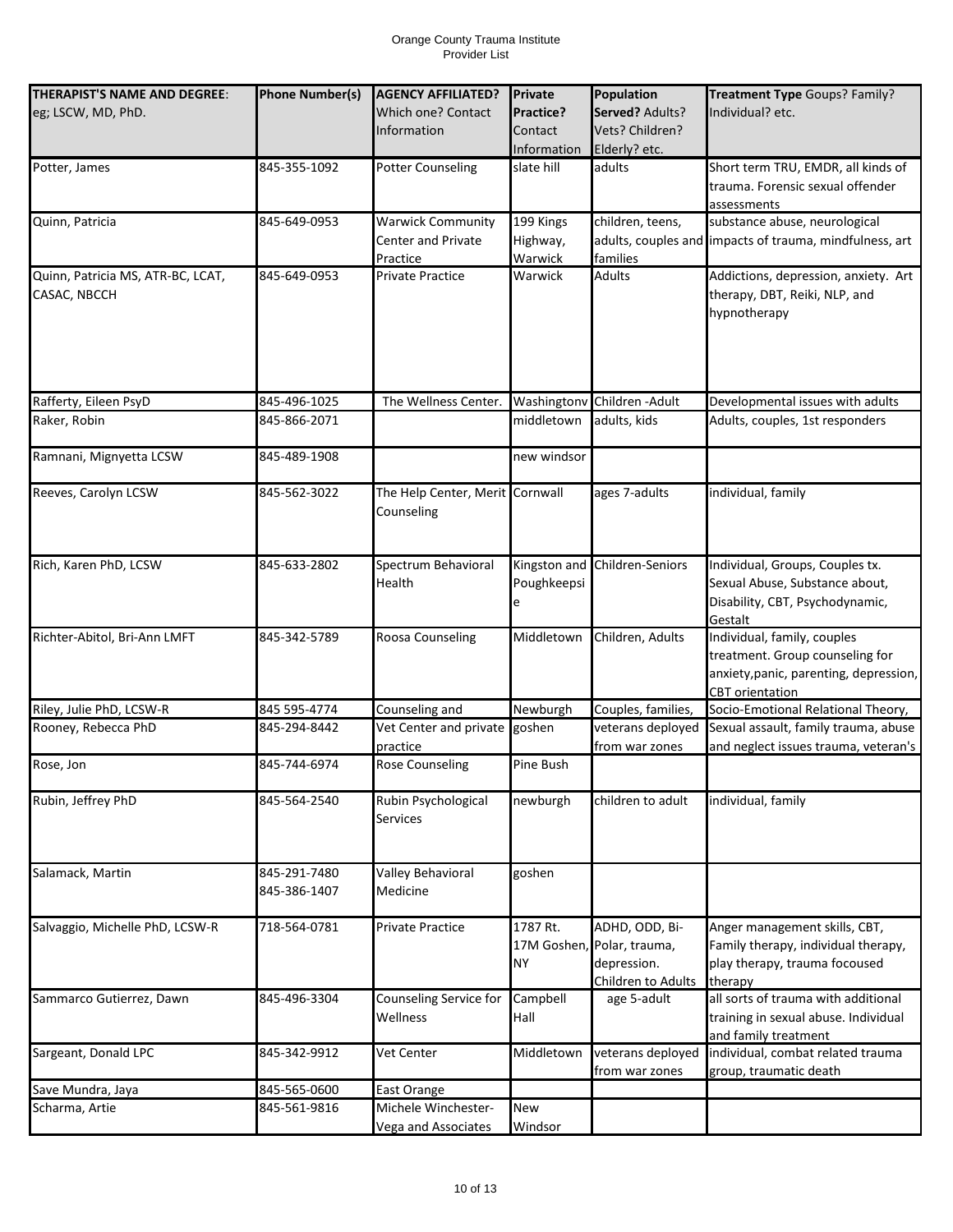| THERAPIST'S NAME AND DEGREE:<br>eg; LSCW, MD, PhD. | <b>Phone Number(s)</b>       | <b>AGENCY AFFILIATED?</b><br>Which one? Contact         | <b>Private</b><br>Practice?               | Population<br>Served? Adults?              | Treatment Type Goups? Family?<br>Individual? etc.                                                        |
|----------------------------------------------------|------------------------------|---------------------------------------------------------|-------------------------------------------|--------------------------------------------|----------------------------------------------------------------------------------------------------------|
|                                                    |                              | <b>Information</b>                                      | Contact<br>Information                    | Vets? Children?<br>Elderly? etc.           |                                                                                                          |
| Schmidt, Kerry LCSW                                | 845 825-0827                 | <b>No</b>                                               | Warwick                                   | children, adults                           | Anxiety, depression, trauma                                                                              |
| Sellett, Robyn LCSW                                | 845 800-7620                 |                                                         |                                           | new windsor Children-Adult                 | Individual, couples and group<br>treatment.                                                              |
| Silverman, Richard LCSW                            | 845-744-5147                 | <b>Merit Counseling</b>                                 | Pine Bush                                 | Children, teens,<br>Adults                 | Individual, family and couples<br>treatment. Eclectic approaches                                         |
| Simmons, Bridgett LMSW                             | 845-342-5789                 | Roosa Counseling                                        | Middletown                                | Children, Adults                           | Individual, family, couples<br>treatment. Group counseling for<br>anxiety, panic, parenting, depression, |
| Sister Maryann                                     | 845-562-9816                 | Michele Winchester-<br>Vega and Associates              | <b>New</b><br>Windsor                     |                                            |                                                                                                          |
| Skov, Warren LCSW, CASAC                           | 845-227-8903                 | Private Practice                                        | Millbrook,<br><b>NY</b>                   | Older teens, adults                        | Trauma, depression, anxiety, DMV<br>issues, substance abuse, couples<br>counseling                       |
| Slesinski, Wendy                                   | 845-744-5147                 | <b>Merit Counseling</b>                                 | Pine Bush                                 | children.<br>adolescents and<br>adults     | Individual and couples, marital<br>treatment. Generalized population                                     |
| Sloma, John                                        | 845-341-1134                 | <b>Associated Counseling</b>                            | Newburgh                                  | Older teens, adults                        | Individual, psychotherapy and                                                                            |
| Snow, Coleen LCSW                                  | 845-803-5574                 | Private Practice                                        | <b>Dutchess</b><br>County,<br>Pawling, NY | Children,<br>adolescent girls<br>and women | <b>CBT</b>                                                                                               |
| Solfaro, Judith                                    | 845-863-0352                 |                                                         |                                           |                                            |                                                                                                          |
| Staffanell, Nora                                   | 845-783-9097                 |                                                         | Monroe                                    | older children to<br>adults                | individual, family, couples, CBT<br>oriented. Geriatric specialty, PTSD,<br>anxiety and depression.      |
| Stoffa, Melissa                                    | 845-527-5193                 |                                                         | Cornwall                                  |                                            | Children 0-13, early intervention<br>specialist, medical, sexual,<br>attachment                          |
| Sullivan, Richard                                  | 845-565-0600<br>845-291-7480 | East Orange<br>Psychiatric Associates                   |                                           |                                            |                                                                                                          |
| Sullivan, Victoria LCSW                            | 845-562-9816                 | Michele Winchester-<br>Vega and Associates              | Goshen, New Adolescents,<br>Windsor       | families, adults                           | Children's medical issues, family<br>therapy, depression and anxiety                                     |
| Taylor, Linda PhD                                  | 201-675-0052                 | <b>Private Practice</b>                                 | chester                                   | Children, Adults                           | Childhood Sexual Abuse, Autism,<br>Aspbergers, Divorce, couples,<br>Adults, psychoanalytic, Play therapy |
| Teamer, Beth LCSW                                  |                              | <b>Teamer Counseling</b>                                | Poughkeepsi Children<br>e,                |                                            | Specialized in childhood anxiety and<br>educating parents about managing<br>childhood anxiety.           |
| Torres-Orta, Minerva LCSW                          | 845-401-5367                 | Also at the Child and<br>Family clinic 845 568-<br>5260 |                                           | Bi lingual, children<br>and adults         | Individual, family couples treatment,<br>motivational interviewing, CBT                                  |
| Toth, George                                       | 845-565-0600<br>845-534-2200 | East Orange<br>Psychiatric Associates                   |                                           |                                            |                                                                                                          |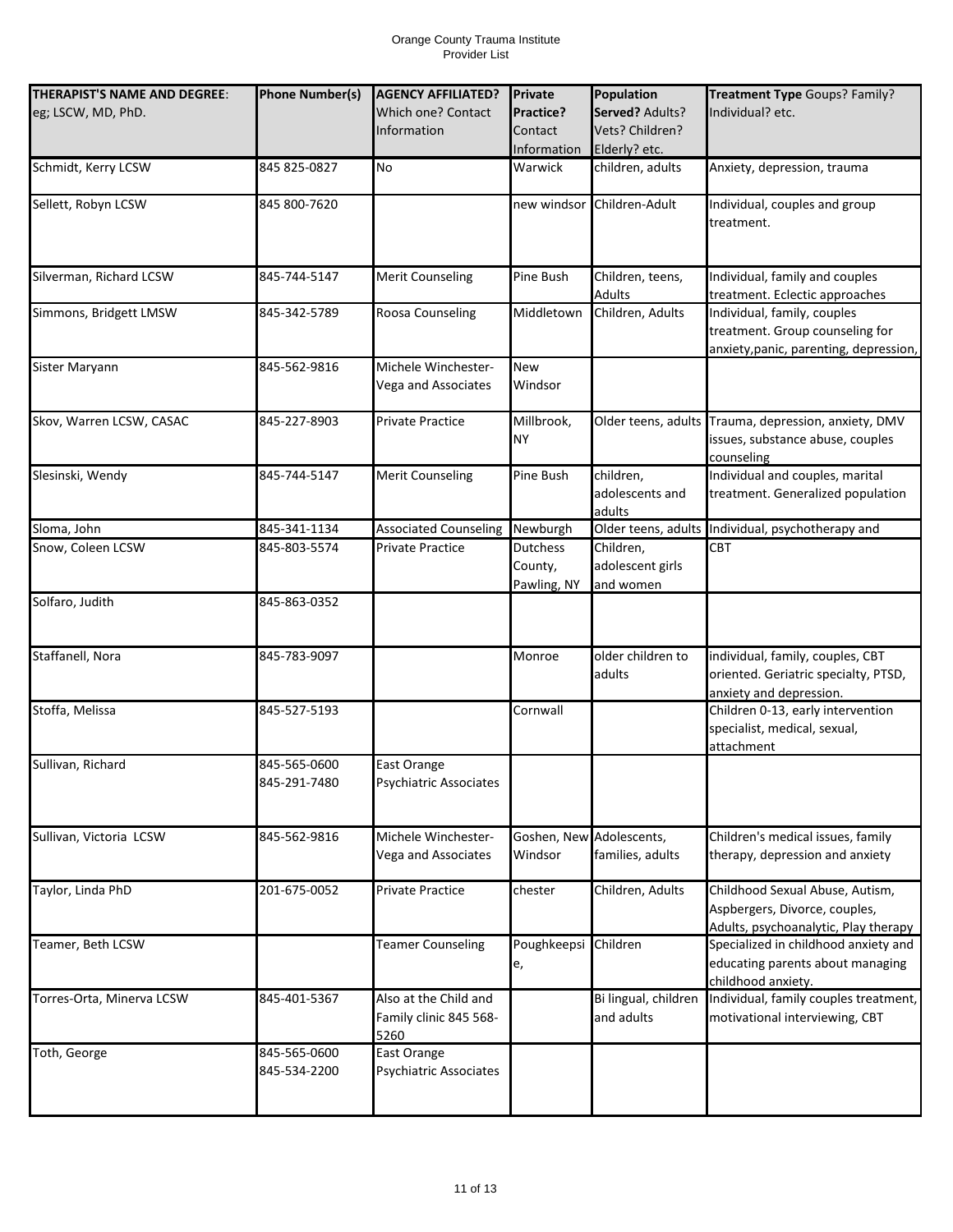| THERAPIST'S NAME AND DEGREE:  | <b>Phone Number(s)</b>   | <b>AGENCY AFFILIATED?</b>  | Private     | Population                  | Treatment Type Goups? Family?                     |
|-------------------------------|--------------------------|----------------------------|-------------|-----------------------------|---------------------------------------------------|
| eg; LSCW, MD, PhD.            |                          | Which one? Contact         | Practice?   | Served? Adults?             | Individual? etc.                                  |
|                               |                          |                            |             |                             |                                                   |
|                               |                          | <b>Information</b>         | Contact     | Vets? Children?             |                                                   |
|                               |                          |                            | Information | Elderly? etc.               |                                                   |
| Traube, Renee                 | 845-469-3621             | Psychiatric Services of    |             |                             |                                                   |
|                               |                          | Orange and Sullivan        |             |                             |                                                   |
|                               |                          |                            |             |                             |                                                   |
|                               |                          |                            |             |                             |                                                   |
|                               |                          |                            |             |                             |                                                   |
| TRAUMA INSTITUTE CHECKLIST OF | <b>TRAUMA</b>            |                            |             |                             |                                                   |
|                               |                          |                            |             |                             |                                                   |
| PROVIDERS WHO ARE PROVIDING   | <b>INSTITUTE LIST OF</b> |                            |             |                             |                                                   |
| TRAUMA INFORMED TREATMENT     | <b>PROVIDERS IN</b>      |                            |             |                             |                                                   |
|                               | <b>ORANGE COUNTY</b>     |                            |             |                             |                                                   |
| Turner, Susan PhD             | 917-447- 5172            | Florida                    | Florida     | children-geriatrics,        | individual and family. Behaviorally               |
|                               |                          |                            |             |                             | TBI, developmental oriented and task anaysis with |
| Valley Behavioral Medicine    | 845-291-7480             |                            | Goshen      | Children, Adults            | Different treatment providers and                 |
| Van De Laar, Laura NP         | 845-395-0026             |                            | Private     | children, teens,            | med management, CBT, individual                   |
|                               |                          |                            |             | adults                      |                                                   |
|                               |                          |                            |             |                             |                                                   |
|                               |                          |                            |             |                             |                                                   |
|                               |                          |                            |             |                             |                                                   |
|                               |                          |                            |             |                             |                                                   |
| Vega, Irma                    | 845-744-6833             | <b>Rose Cousneling</b>     | Pine Bush   |                             |                                                   |
|                               |                          |                            |             |                             |                                                   |
|                               |                          |                            |             |                             |                                                   |
| Vizechann, Suzanne LCSW       | 845-562-9816             | Dr. Michele                | Goshen and  | Elderly, caretakers,        | Medical social worker specializing in             |
|                               |                          | Winchester Vega and        | New         | adults, cancer              | oncology, end of life issues, care of             |
|                               |                          | <b>Associates</b>          | Windsor     |                             | the elderly. Illness, divorce, life               |
|                               |                          |                            |             |                             | altering events. Anxiety, depression              |
| Von Baeyer, Kimberly          | 845-913-6562             |                            | 5020 Rt. 9w | Children, teens,            | CBT, CISM, attachment treatment,                  |
|                               |                          |                            | Newburgh    | adults                      | special ed children, traumatized and              |
| Wagner, Jane MA               | 845-342-9912             | Vet Center                 | Middletown  | veterans deployed           | incividual combat related trauma.                 |
|                               |                          |                            |             | from war zones              |                                                   |
|                               |                          |                            |             |                             |                                                   |
|                               |                          |                            |             | and their families          |                                                   |
| Waldman, Mauri                | 845-294-7408             |                            | private     |                             | Medical trauma, TBI, substance                    |
|                               |                          |                            |             |                             | abuse, sex abuse                                  |
| Washington, Joanne LCSW-R     | 855-848-8913             |                            | <b>New</b>  | Children-Elderly            | Gender/SexualitySexual trauma,                    |
|                               |                          |                            | Windsor     |                             | terminal illness, dual diagnosis,                 |
| Waterstone, James             | 888 750-2266             | ACCESS supports for        | Middletown  | Children, adults            | Specializes in developmental delays               |
|                               |                          | living                     |             |                             |                                                   |
|                               |                          |                            |             |                             |                                                   |
|                               |                          |                            |             |                             |                                                   |
|                               |                          |                            |             |                             |                                                   |
|                               |                          |                            |             |                             |                                                   |
| Weinburg, Leslie              | 888 750-2266             | <b>ACCESS supports for</b> |             | children adults             | Specializes in developmental delays               |
|                               |                          | living                     |             |                             |                                                   |
| <b>Wellness Center</b>        | 845-496-1025             | The Wellness Center        |             | Washingtonv Chilren, Teens, | Medical, Genetic, Behavioral Health,              |
|                               |                          |                            |             |                             |                                                   |
|                               |                          |                            | ille        | <b>Adults</b>               | Testing, supervised visits for                    |
|                               |                          |                            |             |                             | develoopmental delays, specturm                   |
| Wilcox, Romero Mary LMHC,     | 845-565-6463             |                            | Newburgh    | Chidren                     | Children's sexual abuse                           |
| NCC,CCMHC                     |                          |                            |             |                             |                                                   |
|                               |                          |                            |             |                             |                                                   |
| Wilde, Donald Phd             | 845-987-9960             |                            | Private     | <b>Adults</b>               | EMDR, CBT, Schema therapy, neuro                  |
|                               |                          |                            |             |                             | feedback, individual, couples                     |
|                               |                          |                            |             |                             |                                                   |
|                               |                          |                            |             |                             |                                                   |